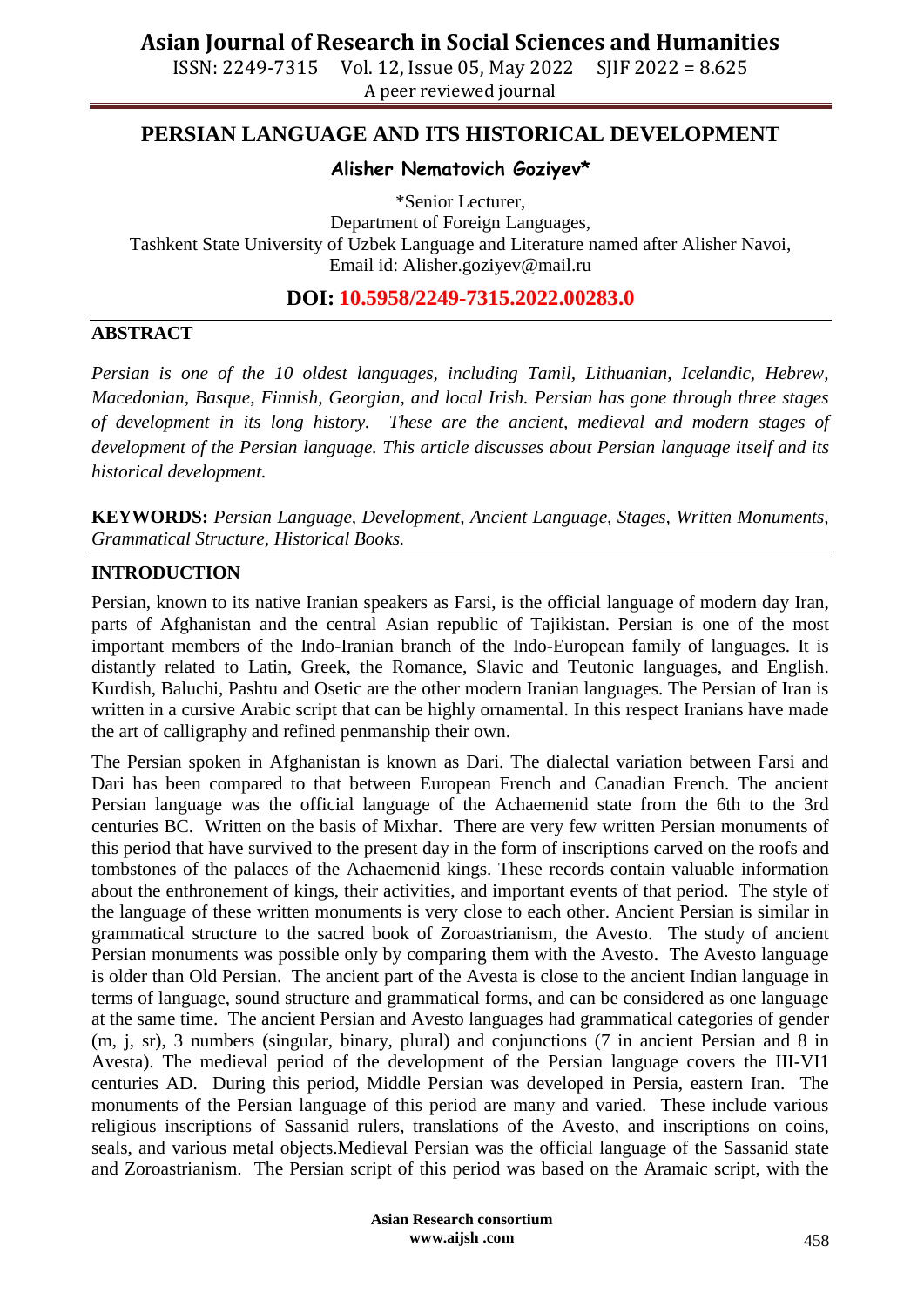## **Asian Journal of Research in Social Sciences and Humanities**

ISSN: 2249-7315 Vol. 12, Issue 05, May 2022 SJIF 2022 = 8.625 A peer reviewed journal

help of ideograms, i.e., Aramaic words, and Middle Persian words were written with symbols and read in Persian. Medieval Persian differs from Old Persian in its simplicity of grammatical structure and phonetic development. The sources contain information about the Sogdian, Saka and Khorezmian languages, as well as various monuments of this period of the Persian language. During the reign of the Arab caliphs in Iran (VII-IX centuries), the state and literary language was Arabic. Therefore, it is not yet known whether there were any documents written in Persian during this period. This indicates that the Persians wrote only in Arabic and in Arabic. It is known that during the Arab rule, famous Central Asian scholars Al-Khwarizmi, Abu Nasr al-Farabi, Abu Ali ibn Sina, Abu Rayhan Beruni also wrote their works in Arabic. Persian is one of the 10 oldest languages, which includes Tamil, Lithuanian, Icelandic, Hebrew, Macedonian, Basque, Finnish, Georgian and native Irish. These languages, which the magazine "Culture" indicated in its report, noting their current positions in different countries of the world, presented as the 10 oldest languages of the world. A notable feature of Persian is the small extent to which it has changed over the thousand years or more of its existence as a literary language. For example, a modern reader should have no difficulty in reading and comprehending the poems of Rudaki, the first Persian poet of note, who died in the year AD 940.

A striking feature of Persian literature is the prominence of poetry in this language, particularly in the classical period. Western audiences are also familiar with the works of some of the more popular medieval Persian poets such as 'Attar, Molavi (Rumi) d.1273 and Hafez d.1390. The works of these poets are deemed as the most perfect expressions of Persian mysticism.In the introduction of this report, it was stated: "The evolution of a language is similar to biological evolution, occurs very subtly from generation to generation, so there is no dividing point that distinguishes one language from the next language, which is formed from the first ... That is why, it is impossible to say that one language older than any other language, since they are all as old as humanity itself.For many centuries, the Iranians have kept the sweet Farsi language in their warm arms as a precious pearl, developed, processed and made it more beautiful day by day. The term "sweet" has been used in Persian for a long time and refers to the lightness and softness of this language. The Manichaean texts, Avesta and Pahlavi materials indicate the sweetness of the language. This term has been used for a long time about speech, and then the Iranians and foreign Iranianists used it only in relation to the language. "Sweet Persian", "Farsi - sugar" and the term "Persian sugar" are used only in connection with the Persian language (Farsi), and not other languages. The sweet Persian language went through a rather long period, and turned into its current form. The history of the Persian language as well as the history of the ancient territory of Iran is ancient and has risen from millennia. Modern Persian grammar is in many ways much simpler than its ancestral forms, having lost most of the inflectional systems of the older varieties of Persian. Other than markers to indicate that nouns and pronouns are direct objects, Modern Persian has no system of case inflections. Possession is shown by addition of a special suffix (called the ezāfeh) to the possessed noun. Verbs retain a set of personal endings related to those of other Indo-European languages, but a series of prefixes and infixes (word elements inserted within a word), as well as auxiliary verbs, are used instead of a single complex inflectional system in order to mark tense, mood, voice, and the negative. Ancient Persian is a dead Iranian language belonging to the southwestern group. Middle Persian, Persian, Tajik and Dari are direct descendants of Old Persian. Originally distributed in the southwest of Iran (Persia) (now in the Persian province of Iran). The mother tongue of the ancient rulers of the Achaemenid dynasty, it spread throughout the Achaemenid Empire in the 6th and 4th centuries BC. The cuneiform in ancient Persian was found in present-day Iran, Turkey, and Egypt, and all the texts have been translated into Elamite, Akkadian, and Aramaic. There were no dialectal differences in Old Persian. Its phonetic features are similar to those of Middle Persian. Language construction is synthetic, inflexible. Three different types of morphological units (core morphemes, affixal

> **Asian Research consortium www.aijsh .com**